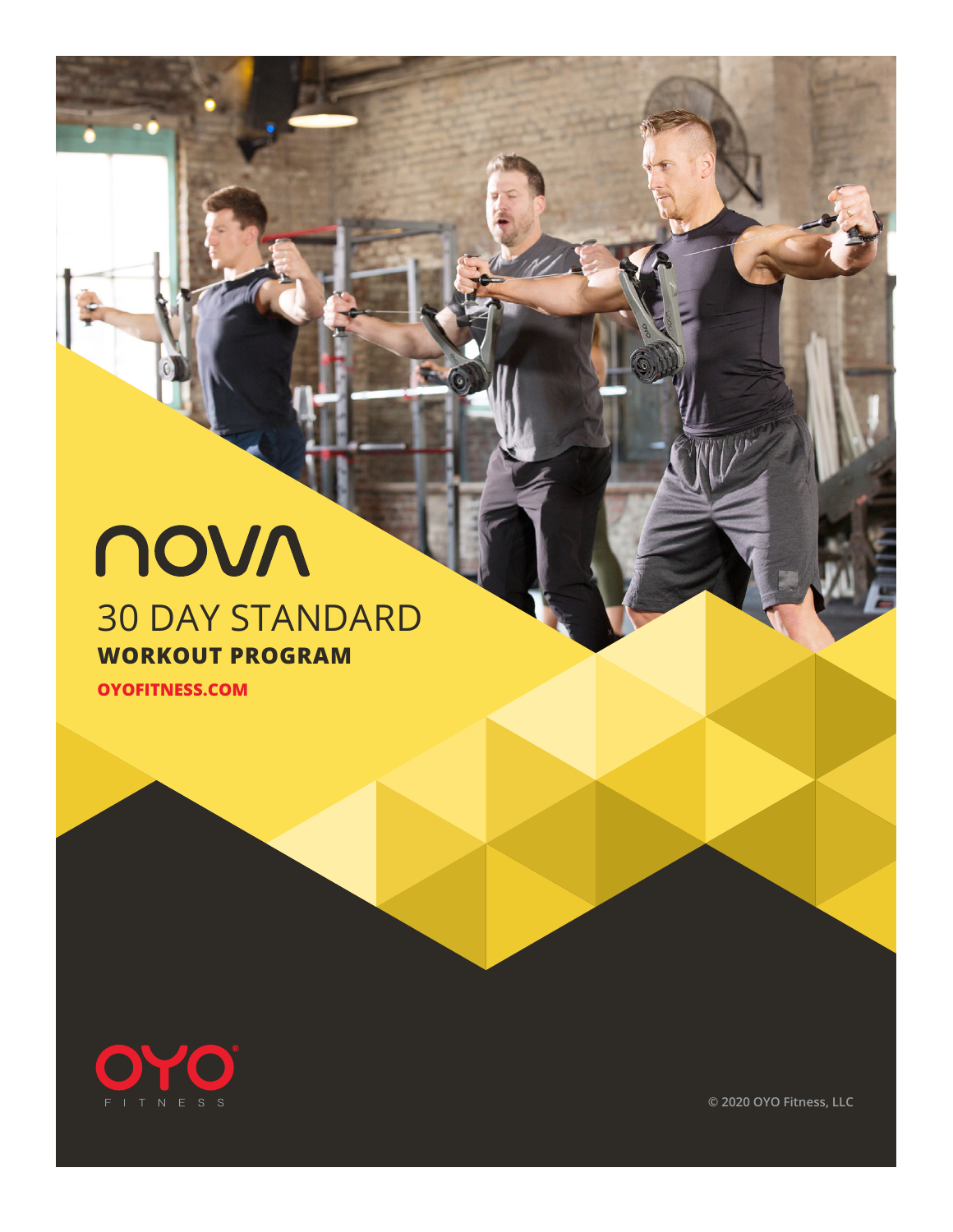

# ROUTINE FITNESS

### **It only takes 30 days to establish a habit. Get in the habit of getting fit!**

The OYO NOVA Gym 30 Day Program is a great way to get you into the habit of working out regularly while helping you get fit and strong. Corresponding videos to these workouts are available on **oyofitness.com** and the OYO Fitness **[YouTube channel](https://www.youtube.com/channel/UCm-oO0Q4vx-Gm0aAm2ZFaCg/playlists)**.

Download and follow the OYO Nutrition Guide for maximum results: **[OYOFitness.com/downloads](https://www.OYOFitness.com/downloads)**

Join our **OYO Fitness Group** on Facebook, where you can find Nick's latest workout and diet tips and share your experience to help and inspire others.

# ABOUT THE PROGRAM

The 30 Day Standard Program starts with 3 workouts per week for week 1 and 2. There are 4 workouts per week for weeks 3 and 4. Schedule your workouts at times that are most convenient for you. The more convenient the day and time are, the more likely you are to get your workout in! We recommend allowing one day between each workout. You can rest or stretch on your off days or do low- or high-intensity cardio if you want to boost your calorie burn. Make sure to do a warm-up before each workout. Use Nick's *Dynamic Warm-up* video (QR code link included on each workout page) or choose your own favorite warm-up.

If some exercises are too difficult or need modification due to injury, modification is acceptable. For instance, planks and push-ups can be modified to be done with knees on the ground instead of feet. Consult with your doctor or physical therapist on the best way to modify any exercises included in this program to work safely with your own abilities and challenges.

To get the best results from this or any workout program, diet is also key. You can choose to use our *OYO Nutrition Guide* available at **[OYOfitness.com/downloads](https://www.OYOfitness.com/downloads)** or you can follow a nutrition plan that best suits your own dietary needs and preferences.

# **DISCLAIMER**

Before beginning any workout program, be sure to consult with your physician to determine if it is right for your needs. This is especially important if you have ever experienced chest pain when engaged in physical activity or in the past month when not engaged in physical activity, if you or your family have a history of heart disease or high blood pressure, or if you have high cholesteral, are a smoker, are obese or have a bone or joint condition that could worsen due to changes in physical activity.

OYO Fitness' workout programs are designed for educational purposes only. You should not rely on this information as a substitute for professional medical advice, diagnosis, or treatment. If you have any concerns about your health, consult with a physician or other health care professional. The use of the information included in this program is solely at your own risk.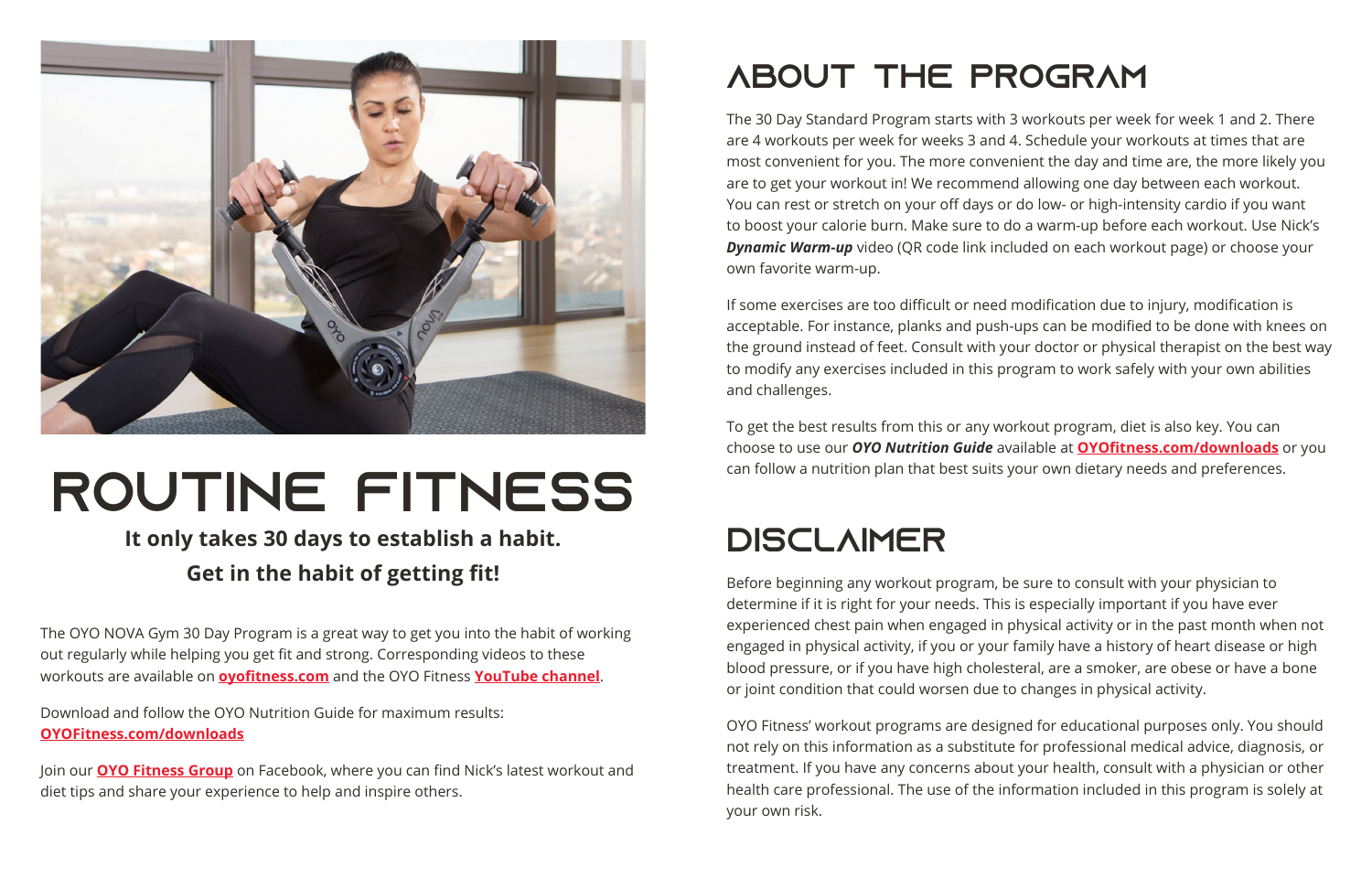| <b>EXERCISE</b>                        | SET <sub>1</sub> | SET <sub>2</sub> | SET <sub>3</sub> |
|----------------------------------------|------------------|------------------|------------------|
| <b>GROUP 1</b>                         |                  |                  |                  |
| Squat + Shoulder Press (right)         | 45s              | 45s              | 45s              |
| Squat + Shoulder Press (left)          | 45s              | 45s              | 45s              |
| Bicep Curl (right)                     | 45s              | 45s              | 45s              |
| Bicep Curl (left)                      | 45s              | 45s              | 45s              |
| Rest                                   | 60s              | 60s              | 60s              |
| <b>GROUP 2</b>                         |                  |                  |                  |
| Lunge + Chest/Back                     | 45s              | 45s              | 45s              |
| Front Raise/Shoulder Extension (right) | 45s              | 45s              | 45s              |
| Front Raise/Shoulder Extension (left)  | 45s              | 45s              | 45s              |
| Rest                                   | 30 <sub>S</sub>  | 30 <sub>S</sub>  | 30 <sub>S</sub>  |
| <b>GROUP 3</b>                         |                  |                  |                  |
| Russian Twist + Chest                  | 45s              | 45s              | 45s              |
| <b>Plank Touches</b>                   | 45s              | 45s              | 45s              |
| Rest                                   | 30 <sub>S</sub>  | 30 <sub>S</sub>  | 30 <sub>S</sub>  |

| WEEK 1           |  |
|------------------|--|
| DAY <sub>1</sub> |  |

#### Full Workout Video: **Legs + Shoulders 25**

Watch Now:



Stream Workouts: **oyofitness.com youtube.com/c/oyofitness**

| <b>EXERCISE</b>                           | SET <sub>1</sub> | SET <sub>2</sub> | SET <sub>3</sub> |
|-------------------------------------------|------------------|------------------|------------------|
| <b>GROUP 1</b>                            |                  |                  |                  |
| Squat + Back Fly                          | 45s              | 45s              | 45s              |
| Lunge + Bicep Curl (right)                | 45s              | 45s              | 45s              |
| Lunge + Bicep Curl (left)                 | 45s              | 45s              | 45s              |
| Rest                                      | 60s              | 60s              | 60s              |
| <b>GROUP 2</b>                            |                  |                  |                  |
| Squat + Lat Rows (right)                  | 45s              | 45s              | 45s              |
| Squat + Lat Rows (left)                   | 45s              | 45s              | 45s              |
| Lateral Raises                            | 45s              | 45s              | 45s              |
| Romanian Deadlift<br>(Use Leg Attachment) | 45s              | 45s              | 45s              |
| Resisted Squat<br>(Use Leg Attachment)    | 45s              | 45s              | 45s              |
| Rest                                      | 60s              | 60s              | 60s              |

Before each day's workout, warm-up with Nick's *[Dynamic Warm-Up](https://youtu.be/FEum6cdQvWU)* video. *NOTE: Sets are timed. s = seconds*



WEEK 1 **DAY 2**

Full Workout Video: **Back + Legs 25**

Watch Now:



Stream Workouts: **oyofitness.com youtube.com/c/oyofitness**



| <b>EXERCISE</b>                                                         | SET 1           | SET 2           | SET <sub>3</sub> |
|-------------------------------------------------------------------------|-----------------|-----------------|------------------|
| <b>GROUP1</b>                                                           |                 |                 |                  |
| Push-Up                                                                 | 45s             | 45s             | 45s              |
| Chest Fly Series                                                        | 45s             | 45s             | 45s              |
| Rest                                                                    | 30 <sub>S</sub> | 30 <sub>S</sub> | 30 <sub>S</sub>  |
| <b>GROUP 2</b>                                                          |                 |                 |                  |
| Single Arm Chest Press (right)                                          | 45s             | 45s             | 45s              |
| Single Arm Chest Press (left)                                           | 45s             | 45s             | 45s              |
| Tricep Extension (right)                                                | 45s             | 45s             | 45s              |
| Tricep Extension (left)                                                 | 45s             | 45s             | 45s              |
| Rest                                                                    | 30 <sub>S</sub> | 30 <sub>S</sub> | 30 <sub>S</sub>  |
| <b>GROUP 3</b>                                                          |                 |                 |                  |
| Seated Ab Crunch<br>(Use Chair or Exercise Ball)                        | 45s             | 45s             | 45s              |
| <b>Seated Back Extension</b><br>eg Attachment + Chair or Exercise Ball) | 45s             | 45s             | 45s              |
| Rest                                                                    | 30 <sub>S</sub> | 30 <sub>S</sub> | 30 <sub>s</sub>  |
| <b>GROUP4</b>                                                           |                 |                 |                  |
| Lunge + Tricep Press (right)                                            | 45s             | 45s             | 45s              |
| Lunge + Tricep Press (left)                                             | 45s             | 45s             | 45s              |
| Rest                                                                    | 30s             | 30s             | 30s              |

| WFFK 1 |  |
|--------|--|
| DAY 3  |  |

Full Workout Video: **Chest + Core 2.0**

Watch Now:



Stream Workouts: **oyofitness.com youtube.com/c/oyofitness**

Sea *(Use Leg Attachment Ball)* 

| וטווגר בוונגף ברכשי ווכונן                                  | ᠇┘┘              | ᠇ᡂ               | ᠇ᢣ               |
|-------------------------------------------------------------|------------------|------------------|------------------|
| Rest                                                        | 30 <sub>S</sub>  | 30 <sub>S</sub>  | 30 <sub>S</sub>  |
|                                                             |                  |                  |                  |
|                                                             |                  |                  |                  |
| <b>EXERCISE</b>                                             | SET <sub>1</sub> | SET <sub>2</sub> | SET <sub>3</sub> |
| <b>GROUP1</b>                                               |                  |                  |                  |
| Resisted Reverse Lunge (right)<br>(Use Door/Leg Attachment) | 45s              | 45s              | 45s              |
| Resisted Reverse Lunge (left)<br>(Use Door/Leg Attachment)  | 45s              | 45s              | 45s              |
| Romanian Deadlift<br>(Use Door/Leg Attachment)              | 45s              | 45s              | 45s              |
| Squat + Chest Back                                          | 45s              | 45s              | 45s              |
| Rest                                                        | 60s              | 60s              | 60s              |
| <b>GROUP 2</b>                                              |                  |                  |                  |
| Bicep Curl (right)                                          | 45s              | 45s              | 45s              |
| Bicep Curl (left)                                           | 45s              | 45s              | 45s              |
| Lunge + Shoulder Press (right)                              | 45s              | 45s              | 45s              |
| Lunge + Shoulder Press (left)                               | 45s              | 45s              | 45s              |
| Rest                                                        | 60s              | 60s              | 60s              |



Full Workout Video: **Legs + Arms 2.0**

Watch Now:



Stream Workouts: **oyofitness.com youtube.com/c/oyofitness**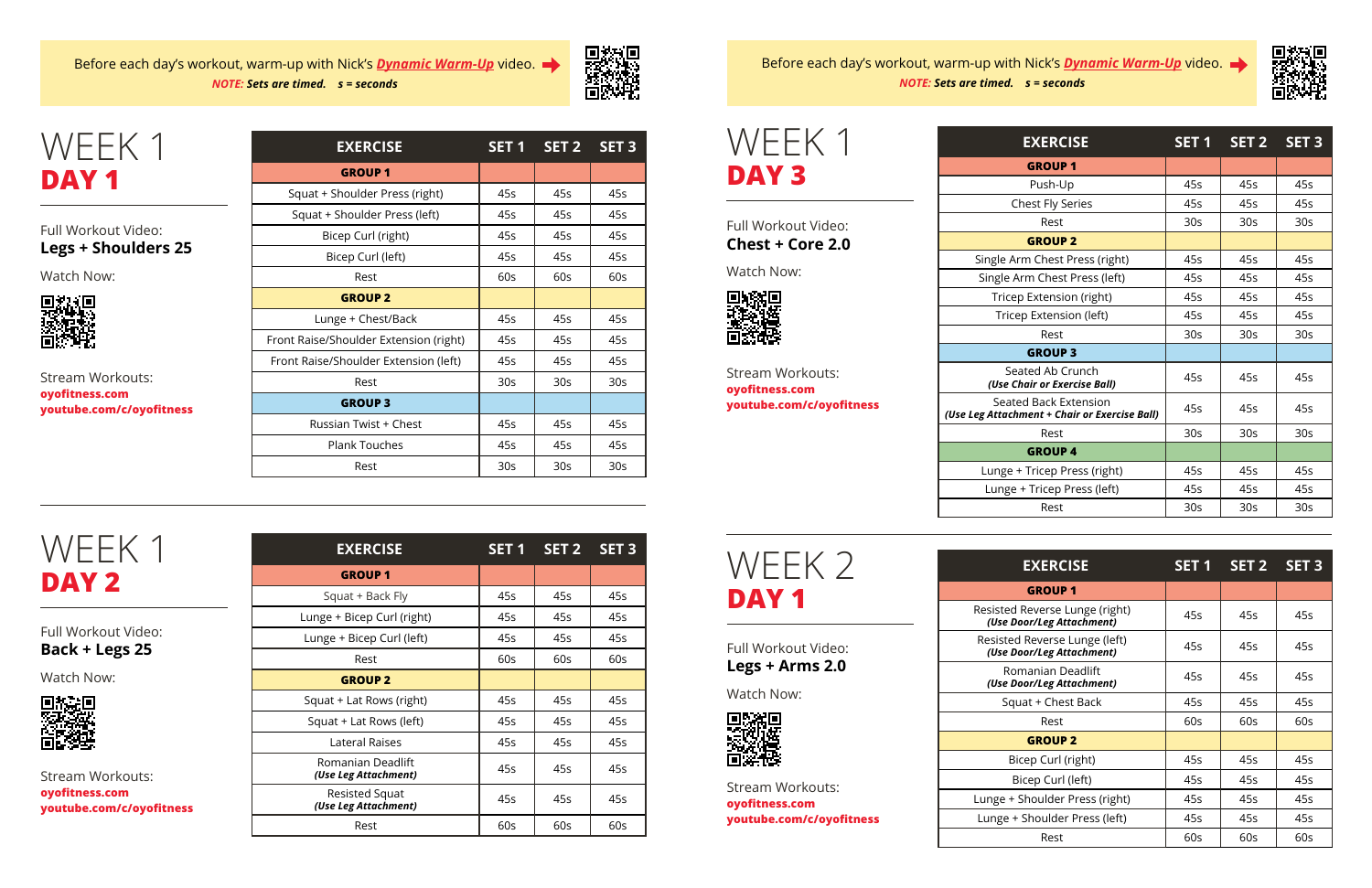| <b>EXERCISE</b>                  | SET <sub>1</sub> | SET <sub>2</sub> | SET <sub>3</sub> |
|----------------------------------|------------------|------------------|------------------|
| <b>GROUP 1</b>                   |                  |                  |                  |
| Squat + Back Fly                 | 45s              | 45s              | 45s              |
| Resisted Hip Extension           | 45s              | 45s              | 45s              |
| Russian Twist + Chest            | 45s              | 45s              | 45s              |
| Rest                             | 30s              | 30 <sub>S</sub>  | 30 <sub>S</sub>  |
| <b>GROUP 2</b>                   |                  |                  |                  |
| Low Chest/Lateral Raise          | 45s              | 45s              | 45s              |
| Lunge + Tricep Extension (right) | 45s              | 45s              | 45s              |
| Lunge + Tricep Extension (left)  | 45s              | 45s              | 45s              |
| Lat Row (right)                  | 45s              | 45s              | 45s              |
| Lat Row (left)                   | 45s              | 45s              | 45s              |
| Jump Squat                       | 45s              | 45s              | 45s              |
| Rest                             | 60s              | 60s              | 60s              |

WEEK 2 **DAY 2**

#### Full Workout Video: **Full Body Blast**

Watch Now:



Stream Workouts: **oyofitness.com youtube.com/c/oyofitness**

| <b>EXERCISE</b>                                     |                 | SET 1 SET 2 SET 3 |                 |
|-----------------------------------------------------|-----------------|-------------------|-----------------|
| <b>GROUP1</b>                                       |                 |                   |                 |
| Resisted Squat<br>(Use Door/Leg Attachment)         | 45s             | 45s               | 45s             |
| Single Leg RDL (right)<br>(Use Door/Leg Attachment) | 45s             | 45s               | 45s             |
| Single Leg RDL (left)<br>(Use Door/Leg Attachment)  | 45s             | 45s               | 45s             |
| Reverse Lunge + Alternating Bicep Curl              | 45s             | 45s               | 45s             |
| Resisted Hip Extension                              | 45s             | 45s               | 45s             |
| Rest                                                | 60s             | 60s               | 60s             |
| <b>GROUP 2</b>                                      |                 |                   |                 |
| Squat + Alternating Shoulder Press                  | 45s             | 45s               | 45s             |
| Lat/Front Raise (right)                             | 45s             | 45s               | 45s             |
| Lat/Front Raise (left)                              | 45s             | 45s               | 45s             |
| Rest                                                | 30 <sub>S</sub> | 30 <sub>S</sub>   | 30 <sub>S</sub> |

### WEEK 2 **DAY 3**

Full Workout Video: **Leg Blaster**

Watch Now:



Stream Workouts: **oyofitness.com youtube.com/c/oyofitness**

Before each day's workout, warm-up with Nick's *[Dynamic Warm-Up](https://youtu.be/FEum6cdQvWU)* video. *NOTE: Sets are timed. s = seconds*



WEEK 3

**DAY 1**

Full Workout Video: **Back to Core**

Watch Now:

回转矩回

Stream Workouts: **oyofitness.com**

**youtube.com/c/oyofitness**

| <b>EXERCISE</b>                                | SET 1 | SET 2 SET 3 |     |
|------------------------------------------------|-------|-------------|-----|
| <b>GROUP1</b>                                  |       |             |     |
| Close Grip Push-Up                             | 45s   | 45s         | 45s |
| <b>Alternating Crossover</b>                   | 45s   | 45s         | 45s |
| Rest                                           | 60s   | 60s         | 60s |
| <b>GROUP 2</b>                                 |       |             |     |
| Lunge + Tricep Extension (right)               | 45s   | 45s         | 45s |
| Lunge + Tricep Extension (left)                | 45s   | 45s         | 45s |
| Upper Chest/Lat Pulldown                       | 45s   | 45s         | 45s |
| Rest                                           | 30s   | 30s         | 30s |
| <b>GROUP 3</b>                                 |       |             |     |
| Resisted Squat<br>(Use Door/Leg Attachment)    | 45s   | 45s         | 45s |
| Romanian Deadlift<br>(Use Door/Leg Attachment) | 45s   | 45s         | 45s |
| Bodyweight Squat                               | 45s   | 45s         | 45s |
| Rest                                           | 60s   | 60s         | 60s |



WEEK 3 **DAY 2**

Full Workout Video: **Leg + Chest 30**

Watch Now:



Stream Workouts: **oyofitness.com youtube.com/c/oyofitness**

| <b>EXERCISE</b>                                                        | SET 1           | SET 2           | SET <sub>3</sub> |
|------------------------------------------------------------------------|-----------------|-----------------|------------------|
| <b>GROUP1</b>                                                          |                 |                 |                  |
| <b>Plank Touches</b>                                                   | 45s             | 45s             | 45s              |
| V-Up                                                                   | 45s             | 45s             | 45s              |
| Seated Ab Crunch<br>(Use Chair or Exercise Ball)                       | 45s             | 45s             | 45s              |
| Seated Back Extension<br>(Use Leg Attachment + Chair or Exercise Ball) | 45s             | 45s             | 45s              |
| Rest                                                                   | 30 <sub>S</sub> | 30 <sub>S</sub> | 30 <sub>S</sub>  |
| <b>GROUP 2</b>                                                         |                 |                 |                  |
| Lunge + Chest/Back                                                     | 45s             | 45s             | 45s              |
| Squat + Back Fly                                                       | 45s             | 45s             | 45s              |
| Lat Row (right)                                                        | 45s             | 45s             | 45s              |
| Lat Row (left)                                                         | 45s             | 45s             | 45s              |
| Rest                                                                   | 60s             | 60s             | 60s              |

Before each day's workout, warm-up with Nick's *[Dynamic Warm-Up](https://youtu.be/FEum6cdQvWU)* video. *NOTE: Sets are timed. s = seconds*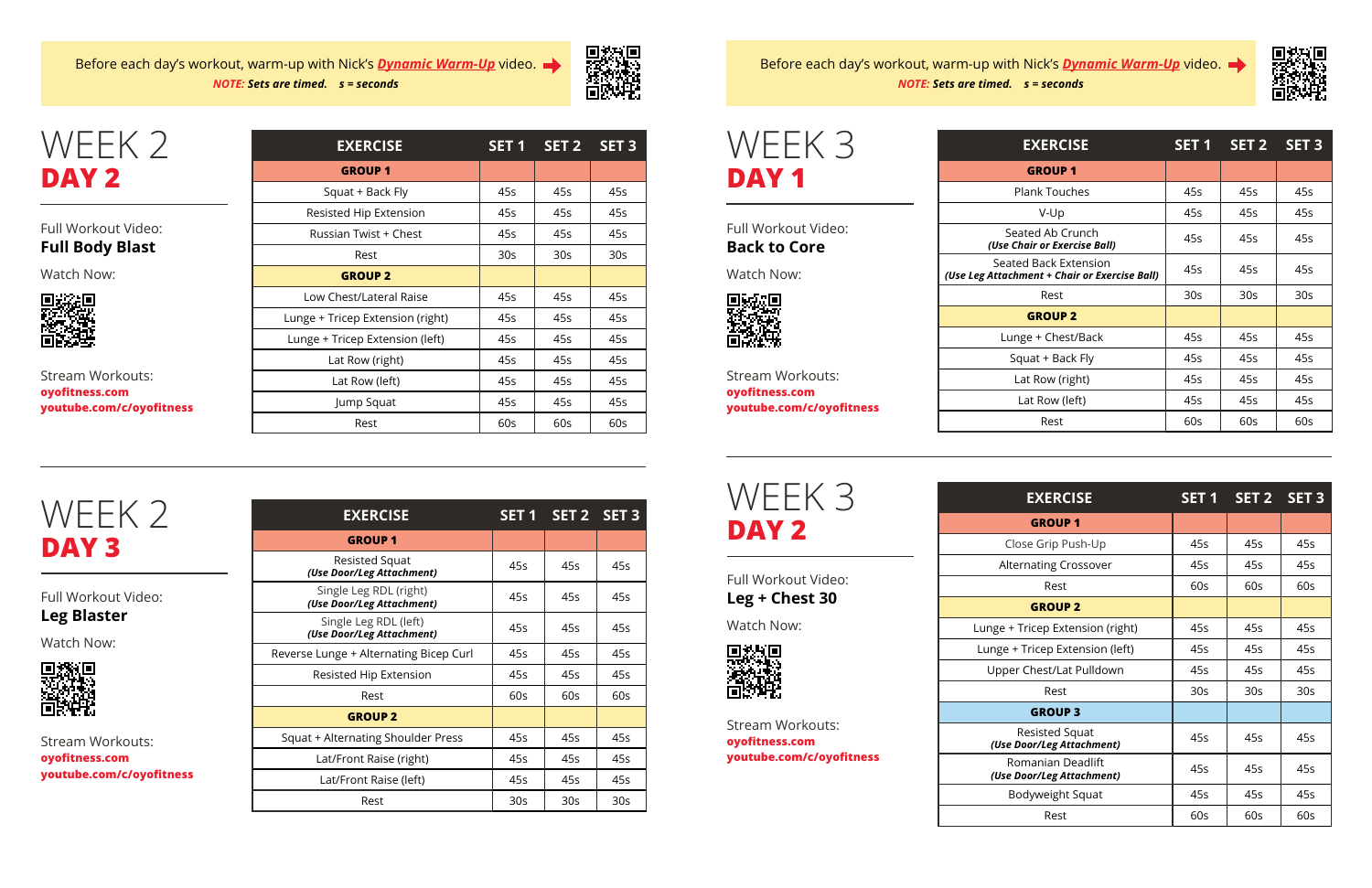| <b>EXERCISE</b>                         | SET <sub>1</sub> | SET <sub>2</sub> | SET <sub>3</sub> |
|-----------------------------------------|------------------|------------------|------------------|
| <b>GROUP1</b>                           |                  |                  |                  |
| Lunge Tricep Press (right)              | 45s              | 45s              | 45s              |
| Lunge Tricep Press (left)               | 45s              | 45s              | 45s              |
| Squat + Alternating Bow & Arrow         | 45s              | 45s              | 45s              |
| Bodyweight Squat                        | 45s              | 45s              | 45s              |
| Rest                                    | 60s              | 60s              | 60s              |
| <b>GROUP 2</b>                          |                  |                  |                  |
| Shoulder Press/Tricep Extension (right) | 45s              | 45s              | 45s              |
| Shoulder Press/Tricep Extension (left)  | 45s              | 45s              | 45s              |
| Seated Squat + Bicep Curl               | 45s              | 45s              | 45s              |
| Resisted Hip Extension                  | 45s              | 45s              | 45s              |
| Rest                                    | 30s              | 30s              | 30s              |

# WEEK 3 **DAY 3**

#### Full Workout Video: **Legs + Shoulder V2**

Watch Now:



Stream Workouts: **oyofitness.com youtube.com/c/oyofitness**

| <b>EXERCISE</b>                        | <b>SET 1</b> | SET <sub>2</sub> | SET <sub>3</sub> |
|----------------------------------------|--------------|------------------|------------------|
| <b>GROUP1</b>                          |              |                  |                  |
| Chest/Back DoubleFlex                  | 45s          | 45s              | 45s              |
| Squat + Chest/Back                     | 45s          | 45s              | 45s              |
| Front Raise/Shoulder Extension (right) | 45s          | 45s              | 45s              |
| Front Raise/Shoulder Extension (left)  | 45s          | 45s              | 45s              |
| Squats with Low Chest/Lateral Raise    | 45s          | 45s              | 45s              |
| Rest                                   | 60s          | 60s              | 60s              |
| <b>GROUP 2</b>                         |              |                  |                  |
| Russian Twist + Chest/Back             | 45s          | 45s              | 45s              |
| V-Up                                   | 45s          | 45s              | 45s              |
| <b>Plank Touches</b>                   | 45s          | 45s              | 45s              |
| Rest                                   | 30s          | 30s              | 30s              |

## WEEK 3 **DAY 4**

Full Workout Video: **D-Flex**

Watch Now:



Stream Workouts: **oyofitness.com youtube.com/c/oyofitness**

Before each day's workout, warm-up with Nick's *[Dynamic Warm-Up](https://youtu.be/FEum6cdQvWU)* video. *NOTE: Sets are timed. s = seconds*



| <b>EXERCISE</b>                  | SET <sub>1</sub> | SET <sub>2</sub> | <b>SET 3</b>    |
|----------------------------------|------------------|------------------|-----------------|
| <b>GROUP1</b>                    |                  |                  |                 |
| Lunge + Tricep Extension (right) | 45s              | 45s              | 45s             |
| Lunge + Tricep Extension (left)  | 45s              | 45s              | 45s             |
| Bicep Curl (right)               | 45s              | 45s              | 45s             |
| Bicep Curl (left)                | 45s              | 45s              | 45s             |
| Tricep Kickback (right)          | 45s              | 45s              | 45s             |
| Tricep Kickback (left)           | 45s              | 45s              | 45s             |
| Rest                             | 30 <sub>S</sub>  | 30 <sub>S</sub>  | 30 <sub>S</sub> |
| <b>GROUP 2</b>                   |                  |                  |                 |
| Squat + Back Fly                 | 45s              | 45s              | 45s             |
| Lat Row (right)                  | 45s              | 45s              | 45s             |
| Lat Row (left)                   | 45s              | 45s              | 45s             |
| Rest                             | 30 <sub>S</sub>  | 30 <sub>S</sub>  | 30 <sub>S</sub> |

| WFFK 4<br>DAY 1 |
|-----------------|
|                 |

Full Workout Video: **Arm Attack**

Watch Now:



Stream Workouts: **oyofitness.com youtube.com/c/oyofitness**

| <b>EXERCISE</b>            | SET <sub>1</sub> | SET 2           | SET <sub>3</sub> |
|----------------------------|------------------|-----------------|------------------|
| <b>GROUP1</b>              |                  |                 |                  |
| Lateral Lunge + Chest/Back | 45s              | 45s             | 45s              |
| Lat/Front Raise (right)    | 45s              | 45s             | 45s              |
| Lat/Front Raise (left)     | 45s              | 45s             | 45s              |
| Lateral Raises             | 45s              | 45s             | 45s              |
| Rest                       | 30 <sub>S</sub>  | 30 <sub>S</sub> | 30 <sub>S</sub>  |
| <b>GROUP 2</b>             |                  |                 |                  |
| Jump Squat                 | 45s              | 45s             | 45s              |
| Reverse Lunges             | 45s              | 45s             | 45s              |
| Lat Row (right)            | 45s              | 45s             | 45s              |
| Lat Row (left)             | 45s              | 45s             | 45s              |
| Rest                       | 60s              | 60s             | 60s              |



Full Workout Video: **Arms + Legs V2** Watch Now:



Stream Workouts: **oyofitness.com youtube.com/c/oyofitness**